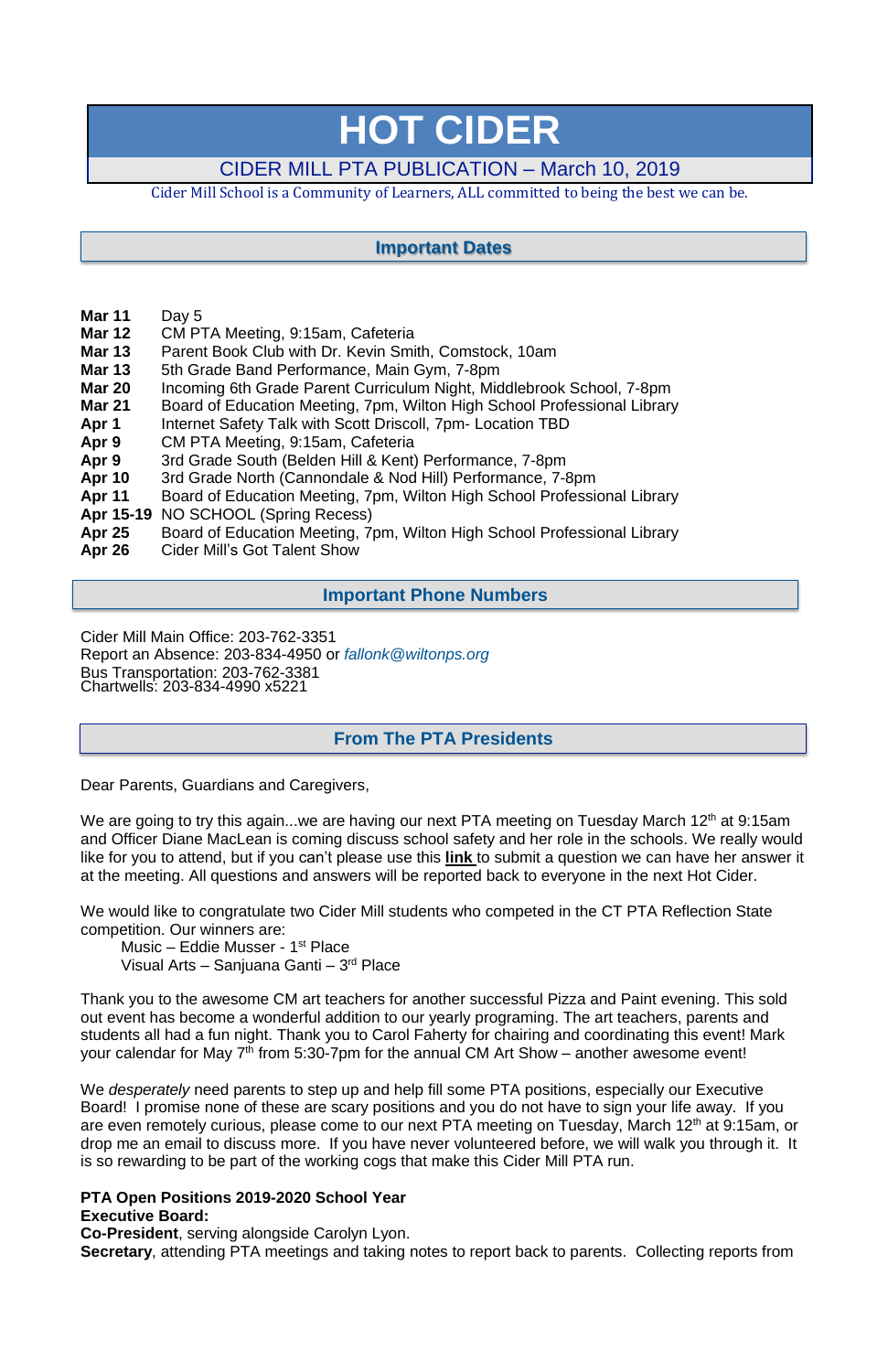Committee Chairs to report at PTA meetings.

**Treasurer**, keeping financial records for Cider Mill PTA, submitting financial reports and tax forms.

# **Committee Chairs - more positions may open later in the year.**

-**Hospitality**, join our current chairs in hosting a variety of different events for our faculty and staff. -**3rd Grade Great Books**, helping organize volunteers and run the Great Books lunch program for 3rd Grade.

-**Volunteer Coordinator**, gathering volunteers that may be interested in events during the school year such as Walk-a-thon, School store, Art, etc.

-**3rd and 5th Grade River Study**, helping co-ordinate volunteers and liaise with Science teachers for the River Study

-**Visiting Author Co-Chair**, helping with planning and coordinating the visiting author for next year. -**5th Grade Fun Night**, a few co-chairs are needed to plan the 5th Grade Fun Night at the YMCA. There are contacts and plans from preceding years making it easy to action.

For more information on any of these positions or any other opportunity you may be interested in, please contact Amanda Patania, [amanda\\_patania@yahoo.com.](mailto:amanda_patania@yahoo.com)

- [boe@wiltonps.org](mailto:boe@wiltonps.org)
- [boardoffinannce@wiltonct.org](mailto:boardoffinannce@wiltonct.org)

Hope to see you on Tuesday at the PTA meeting.

Collect box tops to help Cider Mill raise money! Be sure to collect your box tops and submit them to your class teacher. Visit <http://www.boxtops4education.com/> to learn more about the program. Contact Box Top Chair, Heather Mroz at **[heathermm@optonline.net](mailto:heathermm@optonline.net)** if you have any questions.

Carolyn Lyon and Amanda Patania CM PTA Co-Presidents

### **2019-2020 Budget Corner**

The 2019-2020 Board of Education budget process is underway. Here are some important dates from now until the Annual Town Meeting.

### **MARCH 25TH, 7:30pm (Middlebrook School Auditorium) BOARD OF FINANCE PUBLIC HEARING ON BOARD OF EDUCATION BUDGET**

• Members of the community can provide feedback on the budget proposal to members of the BOF

March 26th, 7:30pm (Middlebrook School Auditorium) Board of Finance public hearing on Board of Selectmen budget • Members of the community can provide feedback on the budget proposal to members of the BOF

March 27-29th (Meeting Room A, Town Hall) Board of Finance Mill Rate Meetings • During these meetings the BOF votes to set the proposed appropriation for 2019-2020 (Public can listen)

# **MAY 6TH, 7:30pm (Tentative) (Clune Auditorium, WHS) Annual Town Meeting**

• PRESENT registered voters can vote to reduce or approve proposed appropriation At any time, you can email your thoughts, concern and feedback regarding the budget to:

#### **Box Tops Competition ~ March 11th**

Save the Box Tops, a fun competition is starting March 11th.

#### **Math Curriculum**

Trudy Denton will go through the proposed changes as they were presented at the January 10th BOE meeting. There will be time for a Q & A. Parents are encouraged to visit the Math program update page [here](https://www.wiltonps.org/departments/curriculum-and-instruction/mathematics/wps-math-program-update) and if they have thoughts they wish to share with the Math department a google form is available to fill out [here.](https://docs.google.com/forms/d/e/1FAIpQLScfBehVI4Tn3ADchjUsShLUf7d9K6lP3D2XJMc8pbrM1rLz4w/viewform)

Information session for members of the community will be held in the Zellner Gallery on the following dates and times\*:

March 18, 7pm - 8.30pm

# **School News**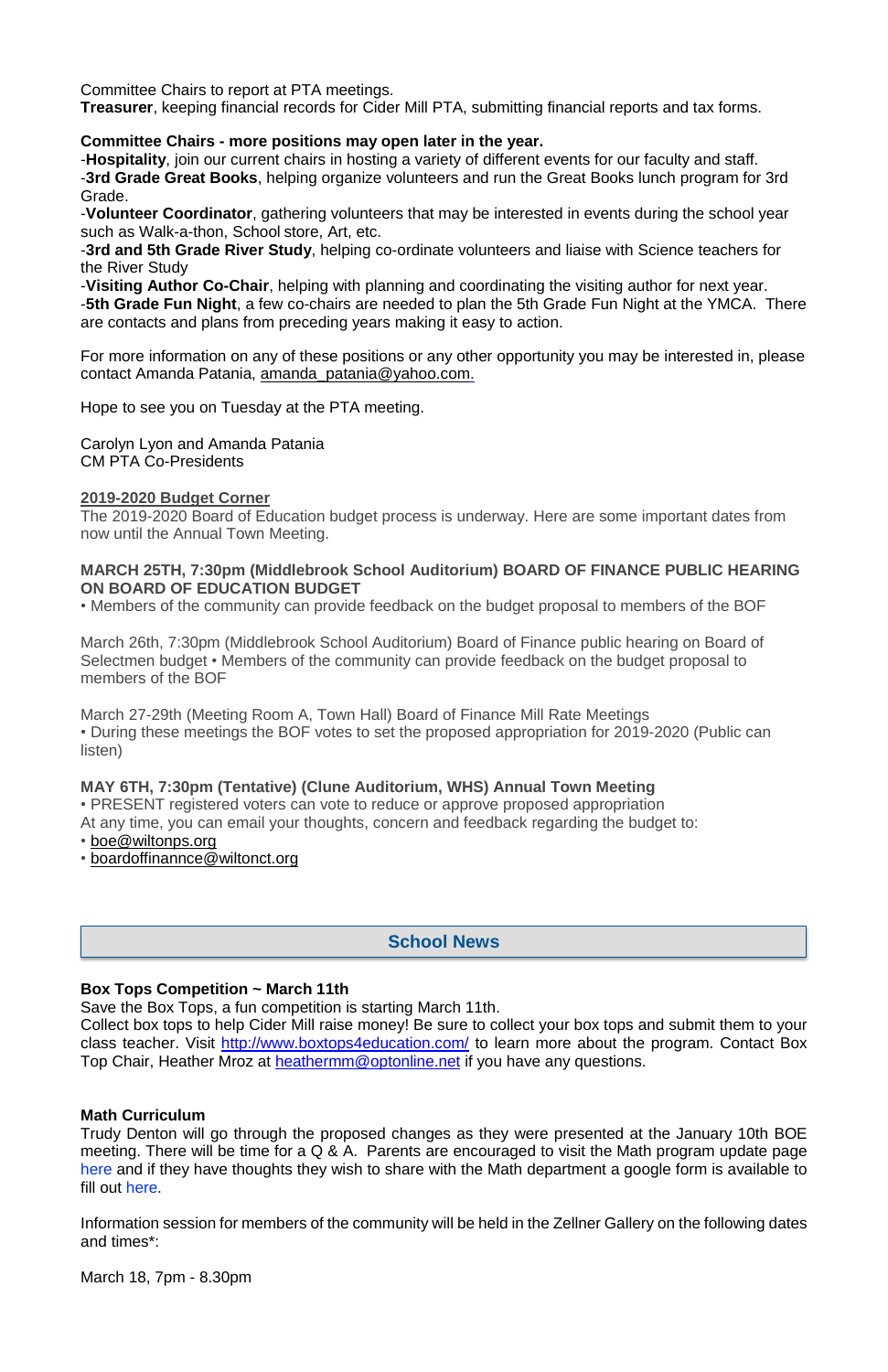Snow date March 26, 7pm - 8.30pm

\*Please note, each date will cover the same presentation and material.

#### **Parent Book club with Dr. Kevin Smith ~ Wednesday, March 13th@10am, Comstock Community Center**

We are pleased to announce a new district-wide parent book clubs on one of our favorite books, How to Raise an Adult: Break Free of the Overparenting Trap and Prepare Your Kid for Success, by Julie Lythcott-Haimes. Heard about the book and been wanting to read it? Have you read it and would love to discuss? Now is your chance! Space is limited to 20 people, and registration is required. Now is the time to start reading! The discussion will be facilitated by Dr. Kevin Smith and Wilton Youth Council. Book Club is for parents with children in grade K-5th.

Free; register at [RaiseAnAdultWiltonKto5.eventbrite.com](http://raiseanadultwiltonkto5.eventbrite.com/) 

Sponsored by Wilton Public Schools, Wilton Youth Council, Wilton School PTA/PTSAs.

### **New York Yankees Vs. Tampa Bay Rays ~ Sunday May 19th at 1.05pm, Yankee Stadium**

Interested in volunteering at Middlebrook next year? Project adventure is one of the few opportunities for parents to volunteer and help students literally reach new heights. Project Adventure is part of Middlebrook's physical education curriculum and offers students a chance to climb, swing, and belay on outdoor and indoor rope courses. Adults are needed to belay students and encourage them to face (and crush) rope course challenges. All volunteers are required to complete a belay training course and obtain certification (Rock Climb Fairfield works great). All volunteers must also complete the school required background check. For more information please contact Renee Rafferty [raffertyrenee@gmail.com](mailto:raffertyrenee@gmail.com) or Margo Silvian [margosilvian@me.com.](mailto:margosilvian@me.com)

Look for the flyer in your child's backpack this week to purchase New York Yankees vs. Tampa Bay Rays Sunday, May 19th at 1:05pm at Yankee Stadium. Cheer on the New York Yankees while supporting our schools! The whole family will enjoy the thrill of a live baseball game and the ticket sales proceeds will benefit the Miller-Driscoll and Cider Mill PTAs.

Great seats and just \$45 each. All seats are in the 200 level – seats are limited!! PLEASE mail completed flyer to Susan Price (49 Scarlet Oak Drive, Wilton) with a check made payable to "Miller-Driscoll PTA" by April 5th. Tickets purchased can be picked up the week before the game in CM main office. More details on pick-up will follow.

Any questions? Contact Susan Price via email at [sprice14@optonline.net.](mailto:sprice14@optonline.net)

### **Volunteer at the Cider Mill Library Learning Commons**

Spirit Wear (also known as House shirts) can be purchased at any time throughout the year on the Cider Mill PTA site: [cidermillpta.org](http://cidermillpta.org/), Your order will be delivered to your student's class within two days.

The Cider Mill Library is in need of volunteers to help fill in vacancies in our volunteer schedule. The shifts are an hour and a half every other week or weekly. The volunteers are very valuable to keep the library functioning smoothly by checking out books to students. If you are interested in volunteering, please contact Jen Fila at [jennfila5@gmail.com](mailto:jennfila5@gmail.com) or Jackie Couch at jackie[.couch13@gmail.com](mailto:couch13@gmail.com) for more information.

#### **5th Grade Parents – Consider Middlebrook's Project Adventure Next Year!**

### **Join the PTA ~ We Need Your Support!**

Join the PTA and gain access to our Mobile Directory! Get instant access when you join – no waiting, easy updates to address or phone number changes throughout the year! Join here, and use the code - 'wilton' [https://mobilearq.com/schooldirectory/school\\_directory\\_parent\\_register.html](https://mobilearq.com/schooldirectory/school_directory_parent_register.html) Parents please update your profiles to include email and cell phone numbers! One easy spot to register for all your kids' PTAs and make a donation at the same time! Questions? Email our Directory Chair Jennifer Wulff [jen@presto.org](mailto:jen@presto.org) (Please add support@mobilearg.com to your address book to ensure delivery of the confirmation email with temporary auto-login link.)

#### **Get Your CM Spiritwear**

#### **Cider Mill School Store**

We are looking for parent volunteers to work in the Cider Mill School Store! The School Store is open during lunch on Mondays, Wednesdays, and Fridays. If you're interested in helping out, please email [CiderMillSchoolStore@gmail.com](mailto:CiderMillSchoolStore@gmail.com) to get onto our email volunteer list and to find out how to sign up for shifts throughout the school year!

# **Ongoing School News**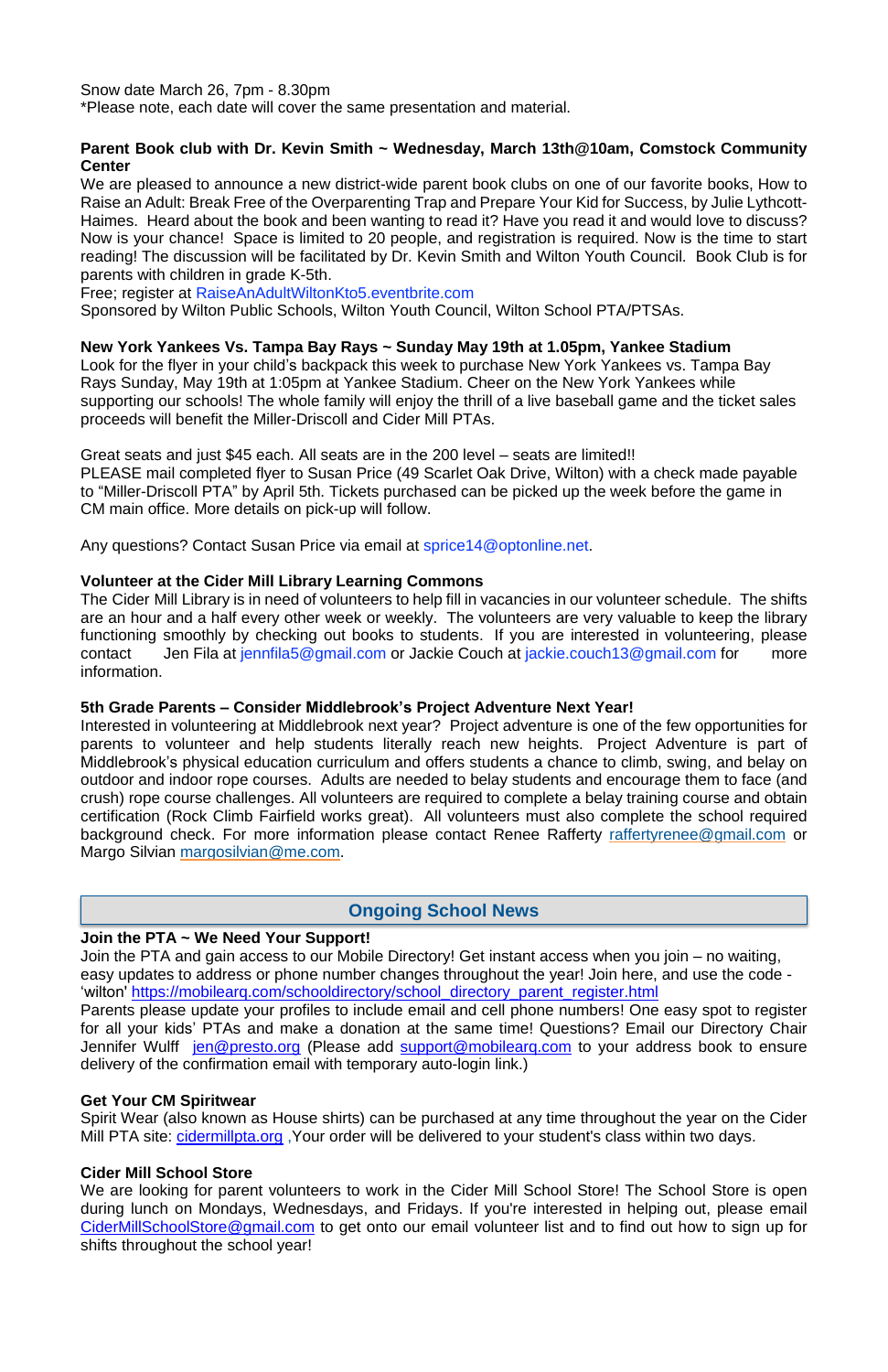# **Find Us on Facebook!**

The PTA has a group on Facebook called Cider Mill Parent Community. It is a place where the PTA can communicate to parents, and also where parents can communicate with one another. Please check it out by clicking here: Cider Mill Parent [Community](https://www.facebook.com/groups/1168962513117647/)

# **Stop and Shop Rewards Program**

CIDER MILL SCHOOL – (**ID#: 40341**) has the opportunity to participate and earn CASH from A+ School Rewards, a great fundraising program run through our local Stop & Shop!

# **To participate:**

• Visit <http://www.stopandshop.com/aplus> and scroll down to the center of the page to select REGISTER YOUR CARD from the red box on the right marked FOR CUSTOMERS

# **To earn points:**

- Use your registered Stop & Shop Card each time you shop at Stop & Shop, and you will earn CASH for our school. You can track the number of points you are earning for our school by checking your grocery receipt.
- At the end of each month, your points are calculated and converted to CASH rewards for our school. These CASH rewards are updated monthly on the Giant A+ website beginning in November.
- After the last day of the 2018 program, these same conversions are performed and the final school account total is posted.
- Our school will receive one CASH awards check at the end of the program and can use this cash for any of our educational needs.

# **Lost and Found ~ Cider Mill**

The March 24<sup>th</sup> meeting will provide a brief overview of the sites and then focus on collecting feedback from participants on desired features and improvements at Schecnk's Island and Merwin Meadows. At the April 28<sup>th</sup> meeting, Milone & MacBroom will present a summary of feedback gathered to date and will present a proposed concept plan for discussion and feedback. Wilton residents of all ages are encouraged to attend the meetings to provide feedback on what features and improvements they would like to see in the parks. Questions may be directed to Mike Conklin, Town of Wilton – Environmental Affairs Department at [mike.conklin@wiltonct.org](mailto:mike.conklin@wiltonct.org) or [\(203\) 563-0182.](tel:(203)%20563-0182)

There are two L&F locations in Cider Mill. One is at the doorway where you go to the playground, on the high school side (Cannondale). The other is by the front door on the far side of the bus loop (Kent). You or your child can check these locations for lost items. At the end of each season, the unclaimed items are donated to the Turnover Shop with proceeds going to the Cider Mill PTA. Contact Amanda Mitchell with questions, at [amandaNmitchell@gmail.com.](mailto:amandaNmitchell@gmail.com)

### **Town of Wilton ~ Public Meetings for Merwin Meadows and Schenck's Island**

We hope you can join us at our 2nd [Annual](http://wiltongogreen.org/zero-waste-faire-2019/) Zero Waste Faire on Saturday, March 23 from 11-4pm at the Wilton High School Field House. The Zero Waste Faire will again feature a broad range of interactive exhibits to help Wilton and Fairfield County become more conscious about and involved in practicing Zero Waste living. There will be exhibits from museums, aquariums, and environmental organizations with many

The Town of Wilton will be holding two public meetings seeking feedback to be used in the development of a concept plan for the renovation of Schenck's Island and Merwin Meadows. The meetings will be held on Sunday, March 24<sup>th</sup>, 2019 and on Sunday, April 28<sup>th</sup>, 2019 from 1-3 pm at Comstock Community Center gym. The meetings are open to the public and no RSVP is required. If needed, a snow date will be posted on the Town website [\(www.wiltonct.org\)](https://urldefense.proofpoint.com/v2/url?u=http-3A__www.wiltonct.org&d=DwMFaQ&c=i0QXx0LZaNWl3bsI0Hrdtw&r=T5IF5FPtOaOlzvYwnNvgtq89J2GxSdkCf2ZqvbZBKxY&m=oc1PMu_OI1PKz0qzB01kHnVkX216SM1mjRwcHICYUac&s=om5RpAty-G5v46PWXCiYvRJ7qYpFk8kGyFop5AxPNM4&e=).

#### **Wilton Education Foundation ~ Two Upcoming Events**

Wilton Education Foundation has two exciting events that WEF sponsors coming up in a couple weeks. Please see the links below for more information. Please join us at Are you Smarter Than a 5th grader on March 22nd and Acoustic Wilton on March 23rd. Both events support WEF and in return WEF supports all four schools in Wilton with requests and needs throughout the school year.

Click here for more information about Are You Smarter Than a 5<sup>th</sup> Grader:

<https://wiltoneducationfoundation.org/events-programs/smarter-than-a-fifth-grader>

Click here for more information about Acoustic Wilton:

[https://drive.google.com/file/d/1ZGbpXeEbNrBg3-PMARsgJ\\_LHI62CNRjk/view](https://urldefense.proofpoint.com/v2/url?u=https-3A__drive.google.com_file_d_1ZGbpXeEbNrBg3-2DPMARsgJ-5FLHI62CNRjk_view&d=DwMFaQ&c=i0QXx0LZaNWl3bsI0Hrdtw&r=T5IF5FPtOaOlzvYwnNvgtq89J2GxSdkCf2ZqvbZBKxY&m=BoHjWthBF9cduFwWWW1nj8f2i-dH1qaIDb5lw0ilIrI&s=c1A1CH1bLc1s-U-u49dYzTGTUxONsabgN-9Iub3hLWk&e=)

#### **2nd Annual Zero Waste Faire ~ March 23rd, 11-4pm**

# **Community News**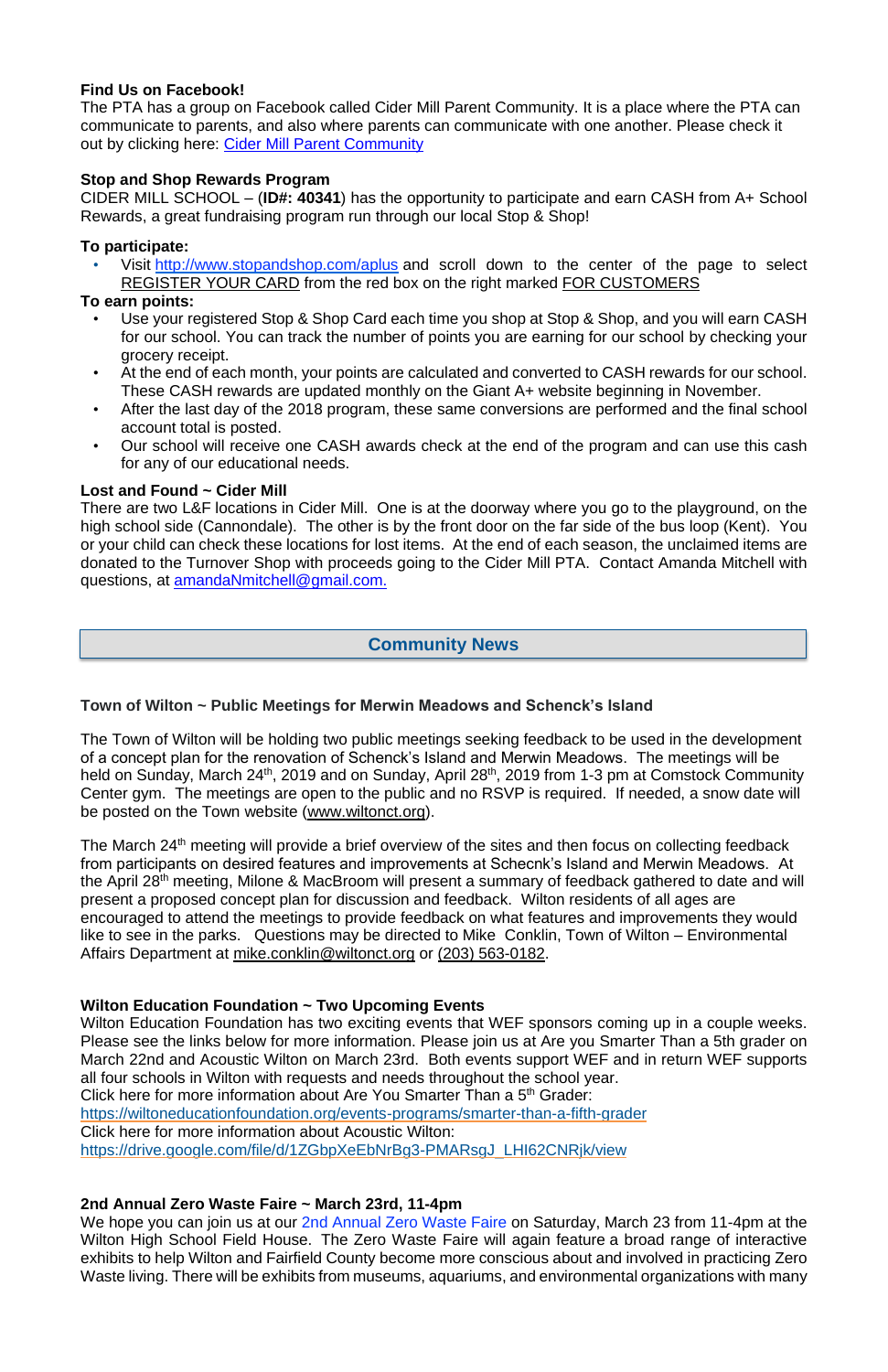fun, educational activities for kids and adults. This year's event will have more exhibitors demonstrating and selling products, such as reusable drinking straws, compost bins and reusable beeswax food wrap. Interested in volunteering? Email us at [info@wiltongogreen.org.](mailto:info@wiltongogreen.org)

Registration is now open for Wilton Children's Theater summer programs, Summerstage Jr! (entering grades 3-6) and Summerstage (entering grades 7-10). Program dates are June 24-July 12. Summerstage Jr! will perform Disney's 101 Dalmatians KIDS. The show for Summerstage will be announced soon. For Summerstage Jr!, All payments must be received by WCT before April 4, 2019 in order for your child to be considered registered. If oversubscribed, there will be a lottery after April 4 for spaces. Register and get more details at <http://www.wiltonchildrenstheater.org/> We look forward to seeing you this summer!

# **Wilton Children's Theater Summer Registration now open!**

# **Join Wilton Children's Theater on an adventure under the sea!**

Tickets to our upcoming performances of **Disney's The Little Mermaid** are on sale now at [http://www.wiltonchildrenstheater.org/.](https://urldefense.proofpoint.com/v2/url?u=http-3A__www.wiltonchildrenstheater.org_-3Ffbclid-3DIwAR2UnwycCcEA3JTQmSDRZStUYxL-2D8MSTHieJLQHc-5F2YcdolppEE2WdoqbgM&d=DwMFaQ&c=i0QXx0LZaNWl3bsI0Hrdtw&r=T5IF5FPtOaOlzvYwnNvgtq89J2GxSdkCf2ZqvbZBKxY&m=fm6nBjyAXqA3y-nuHRF2_NiqGKoI9nn_xzxef6W8qRU&s=OZ6vgwmLeqH81wKgmI0ihy1mlf2A3eh8dD9METGEPYE&e=) Performances are Friday, March 15th at 7pm, Saturday, March 16th at 4pm and Sunday, March 17th at 2pm. All performances are at Middlebrook School Auditorium. Save time and money and pick your own seats online! Tickets are \$13.50 when purchased in advance on our website or \$14 at the door (cash/check only).

# **Challenger Baseball ~ Registration is Open**

For additional info and to inquire about open executive board and committee positions contact us at [Wiltonsepta@gmail.com.](mailto:Wiltonsepta@gmail.com) For membership visit our web site at [www.wiltonsepta.org](http://www.wiltonsepta.org/).

Do you know a child with disabilities who would enjoy playing baseball? Come join us!!! The Wilton Little League True Warriors participate in the Challenger Division of Little League. Our focus is to play baseball and have fun. No experience necessary. [Click here to register](https://urldefense.proofpoint.com/v2/url?u=http-3A__assn.la_Reg_-3Fr-3D4-3A147970&d=DwMFaQ&c=i0QXx0LZaNWl3bsI0Hrdtw&r=T5IF5FPtOaOlzvYwnNvgtq89J2GxSdkCf2ZqvbZBKxY&m=HJ_k1gkjFCEpIS5qbBRj3KUJYyMqecPLRn_TUTUe7lw&s=Ny-eiRQI-wYLqATGk4Sr0yLiTZDKb8ZdkhuEjSzGhmU&e=)

Want to know more about True Warriors? We can be reached at [wiltonlittleleague@gmail.com.](mailto:wiltonlittleleague@gmail.com)

# **SPLITS ~ New Support Group for Kids**

Is your child affected by a recent divorce or separation? Does your child need the skills to cope with their emotions? Join SPLITS

Starting: TBD 2:30 to 3:30pm (weekly for 4 weeks) at Wilton Youth Services in Comstock. Click Here for [Registration](https://docs.google.com/document/d/1FTanhxEYfEw5UrN1SghS9pCtHkx6rVhViIuHaN1qYpM/edit?usp=sharing) Form

\*\* Bus #35 goes to Comstock if you would like your child to take the bus please alert the school. SPLITS program leaders will meet your child at the front entrance of Comstock.

SPLITS can help your child by:

- Building healthy coping strategies
- Assisting them on when & how to ask for help
- Recognizing loss, change & gain
- Recognizing strengths that will increase self confidence

# **Wilton SEPTA~**

Next Wilton SEPTA meeting will be on Wednesday , March 13th @ 9:15 am in the Zellner Gallery at the Clune Center.

*Save the date:* Wilton SEPTA Spring Social, Thursday, April 11th from 5pm- 9pm @ Ambler Farm *Special guest speaker*: Dr. Margie Gillis from Literacy How will present on "The Science of Reading" from 5-6pm followed by reception with refreshments, appetizers and music.

Open to WPS families and Staff members.

**National Alliance on Mental Illness (NAMI) Child and Adolescent Network (CAN)~** Feel like you have no one to talk with about your child's challenging behavior? You are not alone.

National Alliance on Mental Illness (NAMI) Child and Adolescent Network (CAN) Support Group is for parents of children with behavioral, emotional and mental health issues. The meeting is free, confidential, safe and led by trained and certified volunteer facilitators who themselves have had personal experiences raising children with these concerns. Our meetings are a place to speak freely and be understood without embarrassment or the fear of being judged or treated differently. Parents come from Redding, Weston, Westport, Wilton and towns in the surrounding area.

Our next meeting is **Monday, March 25th, from [10-11:30a](x-apple-data-detectors://2/).m.**, at G&B Cultural Center, 49 New [Street,](x-apple-data-detectors://3/) Wilton. For more info, contact Beth at 203-984-0123 or [Beth44es@gmail.com;](mailto:Beth44es@gmail.com) or Vanessa at [EliasVanessa5@gmail.com,](mailto:EliasVanessa5@gmail.com) or text 203-970-4130. You can also visit [http://www.namisouthwestct.com.](http://www.namisouthwestct.com/)